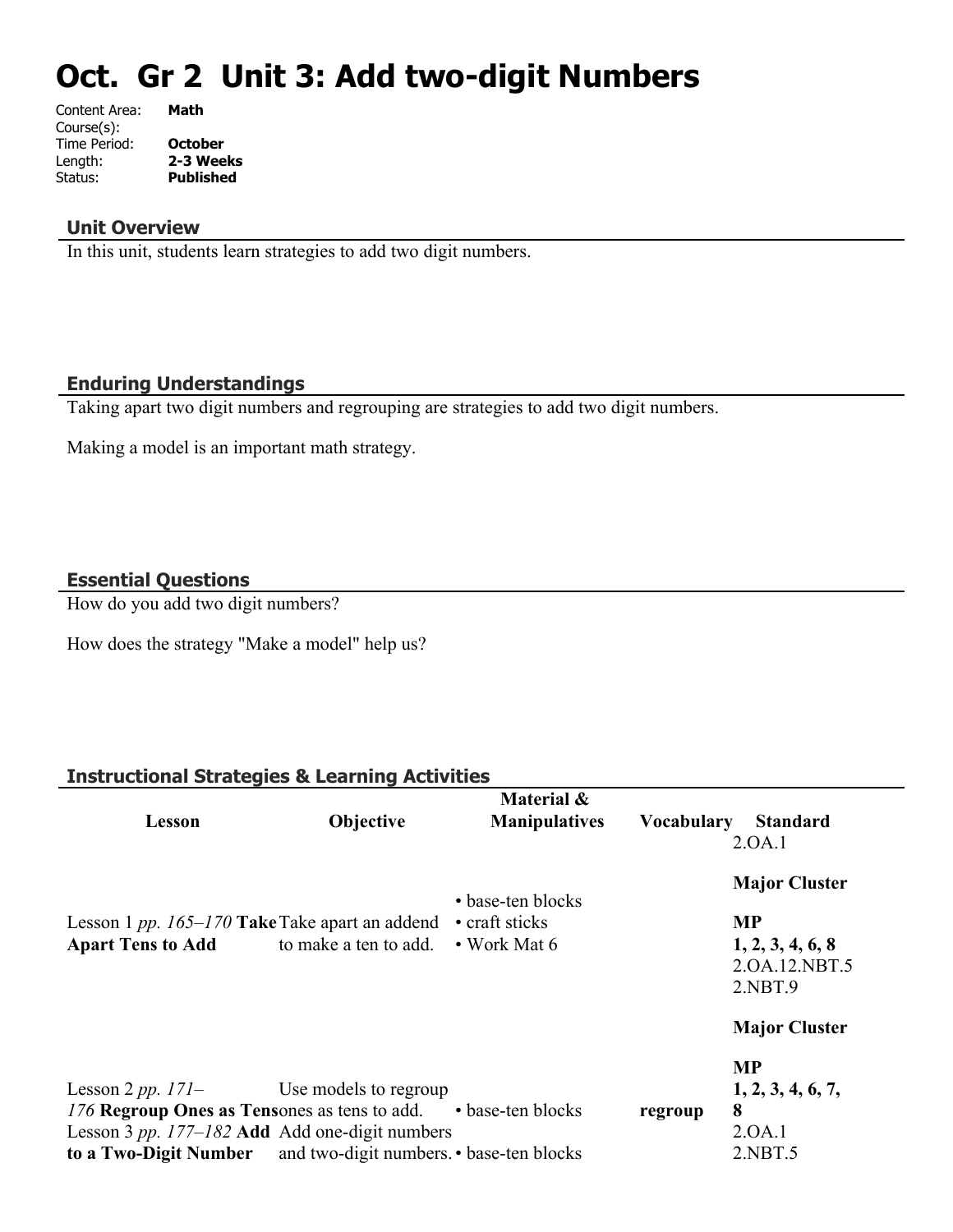|                                                                                                             |                                                               |                                      | 2.NBT.9                                                   |
|-------------------------------------------------------------------------------------------------------------|---------------------------------------------------------------|--------------------------------------|-----------------------------------------------------------|
|                                                                                                             |                                                               |                                      | <b>Major Cluster</b>                                      |
|                                                                                                             |                                                               |                                      | <b>MP</b><br>1, 2, 3, 4, 5, 6,<br>8                       |
| <b>Check My Progress</b>                                                                                    |                                                               |                                      | 2.0A.12.NBT.5<br>2.NBT.9                                  |
|                                                                                                             |                                                               |                                      | <b>Major Cluster</b>                                      |
| Lesson 4 pp. $185-190$ Add Add two-digit<br><b>Two-Digit Numbers</b>                                        | numbers.                                                      | • base-ten blocks<br>• Work Mat 6    | <b>MP</b><br>1, 3, 4, 5, 6<br>2.0A.12.NBT.5               |
|                                                                                                             |                                                               |                                      | <b>Major Cluster</b>                                      |
| Lesson 5 pp. $191-$<br>196 Rewrite Two-Digit<br><b>Addition</b>                                             | Rewrite horizontal<br>addition problems<br>vertically to add. | • notecards<br>• Work Mat 6          | <b>MP</b><br>1, 2, 3, 4, 5, 6,<br>8<br>2.NBT.6<br>2.NBT.9 |
| Lesson 6 pp. $197-202$ Add                                                                                  |                                                               | • base-ten blocks                    | <b>Major Cluster</b>                                      |
| <b>Three and Four Two-</b><br><b>Digit Numbers</b>                                                          | Add three and four<br>two-digit numbers.                      | • number cubes<br>• connecting cubes | <b>MP</b><br>2, 3, 4, 6, 7<br>2.0A.1                      |
|                                                                                                             |                                                               |                                      | <b>Major Cluster</b>                                      |
| Lesson 7 pp. $203-$<br>208 Problem-Solving<br><b>Strategy: Make a Model</b><br><b>My Review and Reflect</b> | Make a model to solve<br>problems.                            | • white board                        | <b>MP</b><br>1, 2, 3, 5, 6, 7                             |

# **Integration of Career Readiness, Life Literacies and Key Skills**

 $\frac{1}{2}$ 

|                 | Critical thinkers must first identify a problem then develop a plan to address it to<br>effectively solve the problem. |
|-----------------|------------------------------------------------------------------------------------------------------------------------|
| TECH.9.4.2.CI.1 | Demonstrate openness to new ideas and perspectives (e.g., 1.1.2.CR1a, 2.1.2.EH.1,<br>6.1.2. Civics CM. 2).             |
|                 | Brainstorming can create new, innovative ideas.                                                                        |
| TECH.9.4.2.CT.2 | Identify possible approaches and resources to execute a plan (e.g., 1.2.2.CR1b, 8.2.2.ED.3).                           |
| TECH.9.4.2.CI.2 | Demonstrate originality and inventiveness in work (e.g., 1.3A.2CR1a).                                                  |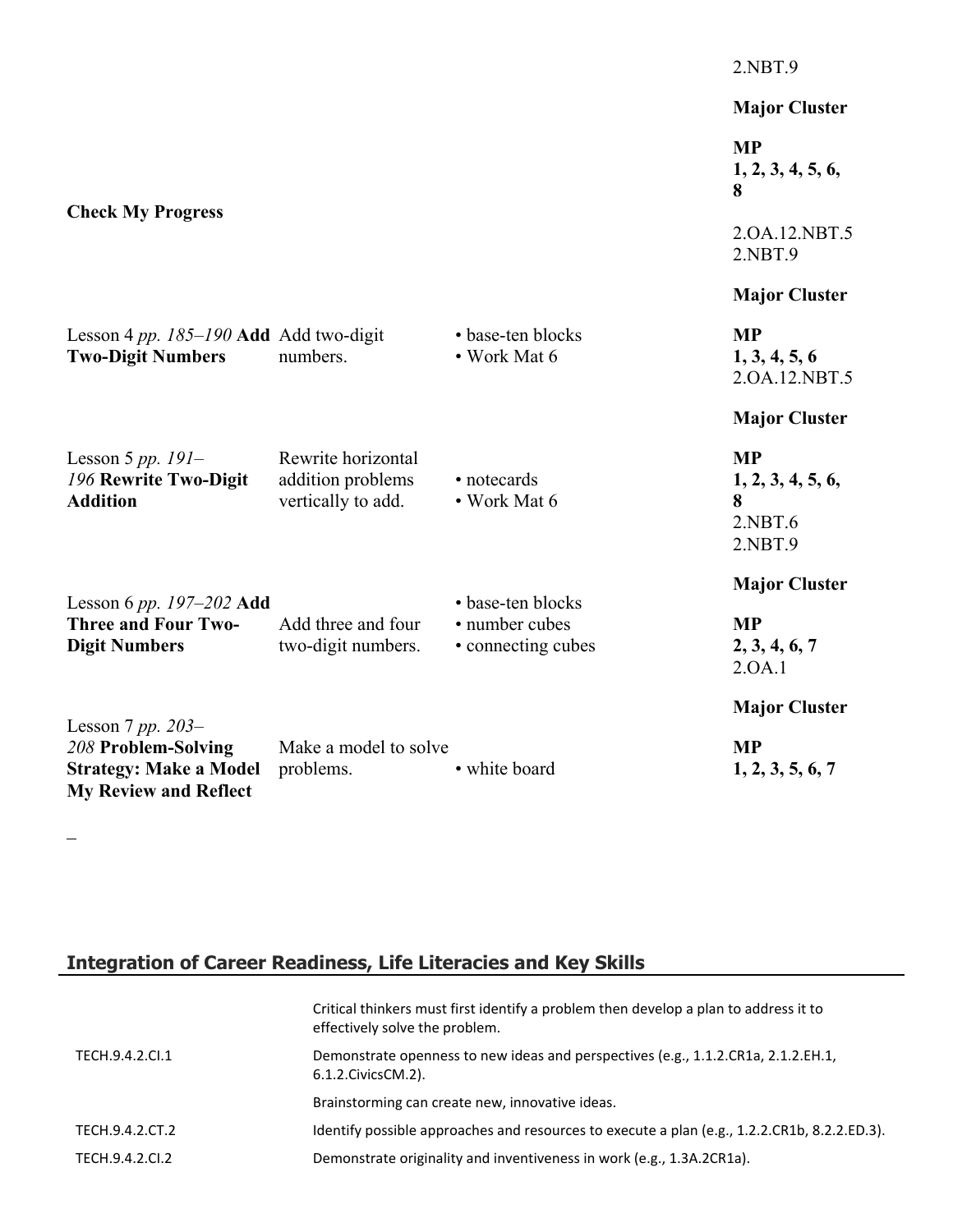| TECH.9.4.2.CT.3 | Use a variety of types of thinking to solve problems (e.g., inductive, deductive).       |
|-----------------|------------------------------------------------------------------------------------------|
|                 | Different types of jobs require different knowledge and skills.                          |
| WRK.9.2.2.CAP.1 | Make a list of different types of jobs and describe the skills associated with each job. |

## **Technology and Design Integration**

Students will interact with SmartBoards, IPads, Chromebooks and the document camera.

| CS.K-2.8.1.2.CS.1 | Select and operate computing devices that perform a variety of tasks accurately and<br>quickly based on user needs and preferences.                                          |
|-------------------|------------------------------------------------------------------------------------------------------------------------------------------------------------------------------|
|                   | Individuals use computing devices to perform a variety of tasks accurately and quickly.<br>Computing devices interpret and follow the instructions they are given literally. |

#### **Interdisciplinary Connections**

| LA.RI.2.4  | Determine the meaning of words and phrases in a text relevant to a grade 2 topic or<br>subject area.                                                                                |
|------------|-------------------------------------------------------------------------------------------------------------------------------------------------------------------------------------|
| LA.RF.2.4  | Read with sufficient accuracy and fluency to support comprehension.                                                                                                                 |
| LA.RF.2.3  | Know and apply grade-level phonics and word analysis skills in decoding words.                                                                                                      |
| LA.RI.2.10 | Read and comprehend informational texts, including history/social studies, science, and<br>technical texts, at grade level text complexity proficiently with scaffolding as needed. |

#### **Differentiation**

Each My Math unit throughout the series offers "approaching level", "on level" and "Beyond level" differentiated instructional hands-on choices, as well as ELL differentiated support. Please refer to the teacher edition for the activities.

# **Modifications & Accommodations**

IEP and 504 accommodations will be followed.

#### **Benchmark Assessments**

AIMSWebs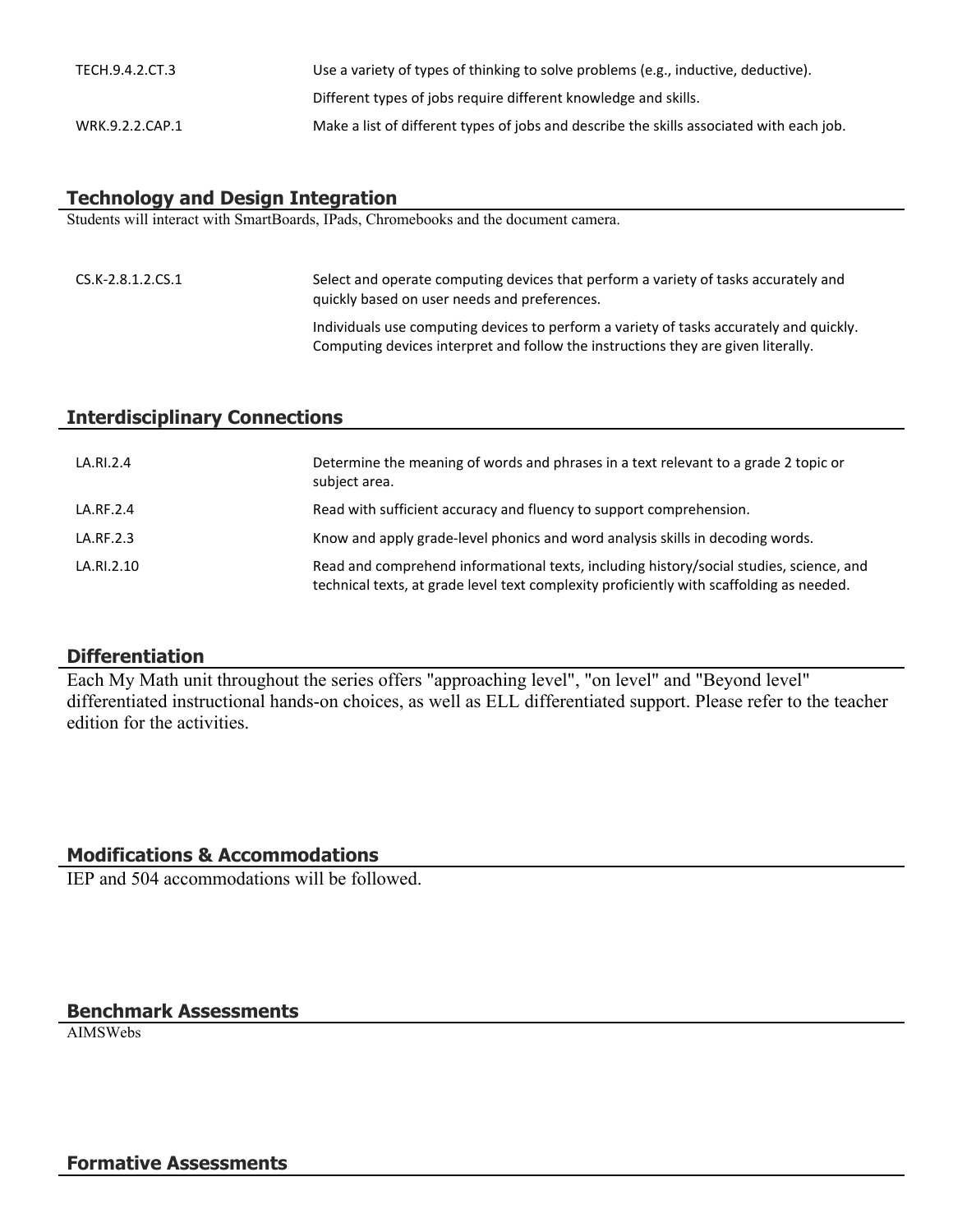Teacher observation

Student conferences

Discussion

Activities

Games

Whiteboard

Homework

# **Summative Assessments**

My Math Chapter Assessments

# **Instructional Materials**

See materials listed in above lesson plans.

# **Standards**

| MA.K-12.2           | Reason abstractly and quantitatively.                                                                                                                                                                                                                                                                                         |
|---------------------|-------------------------------------------------------------------------------------------------------------------------------------------------------------------------------------------------------------------------------------------------------------------------------------------------------------------------------|
| MA.2.0A.A.1         | Use addition and subtraction within 100 to solve one- and two-step word problems<br>involving situations of adding to, taking from, putting together, taking apart, and<br>comparing, with unknowns in all positions, e.g., by using drawings and equations with a<br>symbol for the unknown number to represent the problem. |
| MA.K-12.3           | Construct viable arguments and critique the reasoning of others.                                                                                                                                                                                                                                                              |
| MA.K-12.4           | Model with mathematics.                                                                                                                                                                                                                                                                                                       |
| MA.K-12.5           | Use appropriate tools strategically.                                                                                                                                                                                                                                                                                          |
| <b>MA.2.NBT.B.5</b> | Fluently add and subtract within 100 using strategies based on place value, properties of<br>operations, and/or the relationship between addition and subtraction.                                                                                                                                                            |
| MA.2.NBT.B.6        | Add up to four two-digit numbers using strategies based on place value and properties of<br>operations.                                                                                                                                                                                                                       |
| MA.K-12.7           | Look for and make use of structure.                                                                                                                                                                                                                                                                                           |
| MA.K-12.6           | Attend to precision.                                                                                                                                                                                                                                                                                                          |
| MA.2.NBT.B.9        | Explain why addition and subtraction strategies work, using place value and the properties<br>of operations.                                                                                                                                                                                                                  |